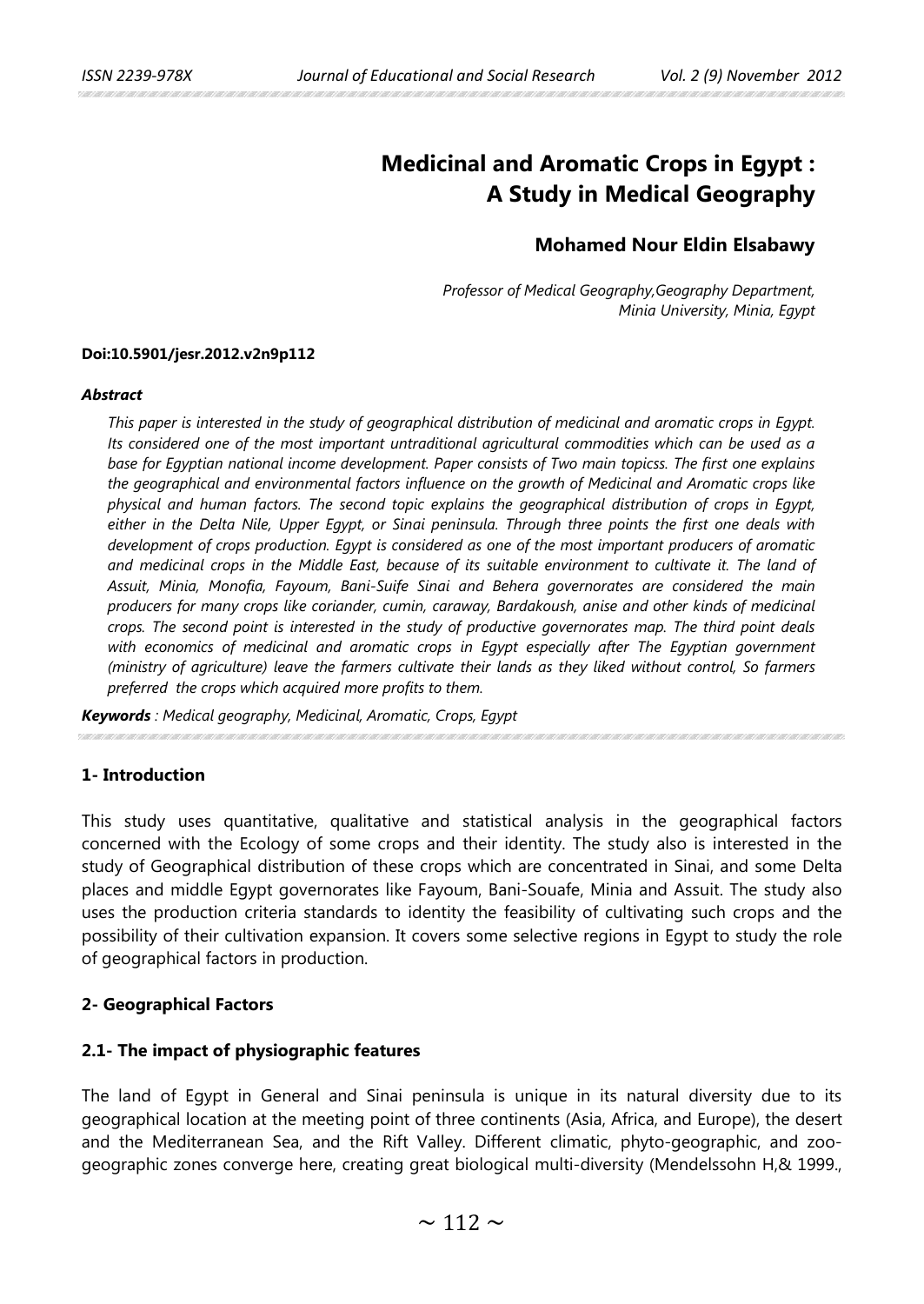p:3). The region served as an important crossroads for international trade from early antiquity, between Mesopotamia and Egypt, and the East (Asia) and West (Europe); this added to the diversity of the materials used as medicines (Lev E., 2002,:pp159).

North Sinai consists of three main districts ; the Mediterranean coastal district, the anticlines district, and the inland district (Zahran M.A, (1992. P:424). These districts comprise five main habitats; salt marshes, sand dunes, sand plains, wadis, and gorges. Figure(1)



ElFayoum lands are light soils, which is the most convenient for cultivating the aromatic and medical herbs, as fennel, anise, caraway, coriander, black cumin. According to the advancement in the irrigation processes, and the drainage affect the cultivation process which lowered the level of ground water, so it is affect negatively to all crops. **.** 





*F. hirsute* **Figure 3.** Types of sbindiplants growing in Salt-markhtm

 $\sim$  113  $\sim$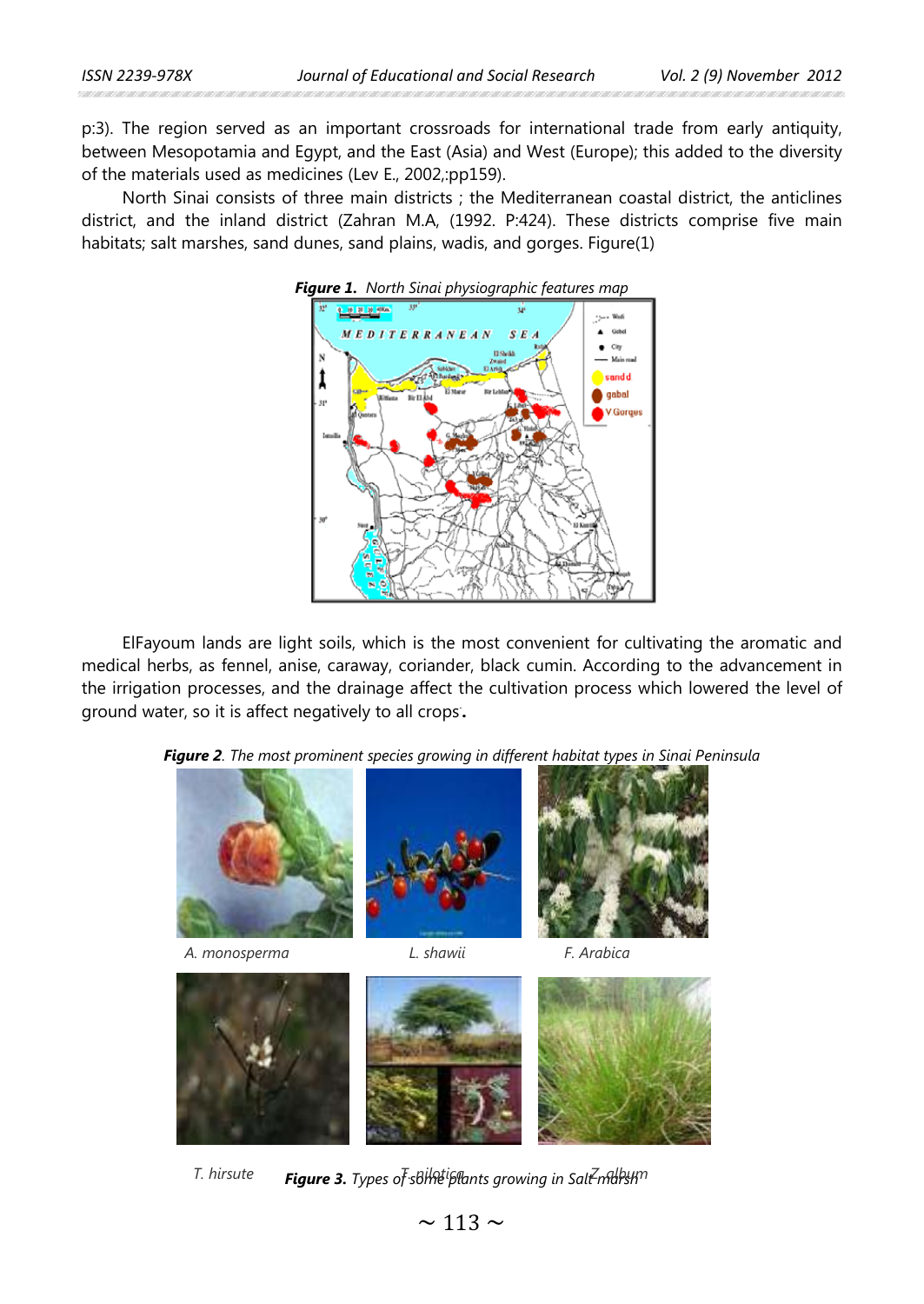*ISSN 2239-978X Journal of Educational and Social Research Vol. 2 (9) November 2012* 



*A.Macrostachyum H. alopecuroides H. strobelaceum*



*Figure 4. Types of some plants growing in gorge*



*A. herbaalba A. sinaica B. undulata*





*H. hirta N. procumbens*

# **2.2-The impact of Climate Change**

Seasonal variations has impact on availability of active principles in medicinal plants. According to principles of Western Herbal Medicine, therapeutic efficacy varies during different times or seasons of the year. The constituent and active principles vary quantitative at different seasons of the year and the majority of plant materials are usually best collected during the dry season, when the herbs are at peak maturity and concentration.

Like all living members of the biosphere, (Crops) are not immune to the effects of climate change. Climate change is causing noticeable effects on the life cycles and distributions of the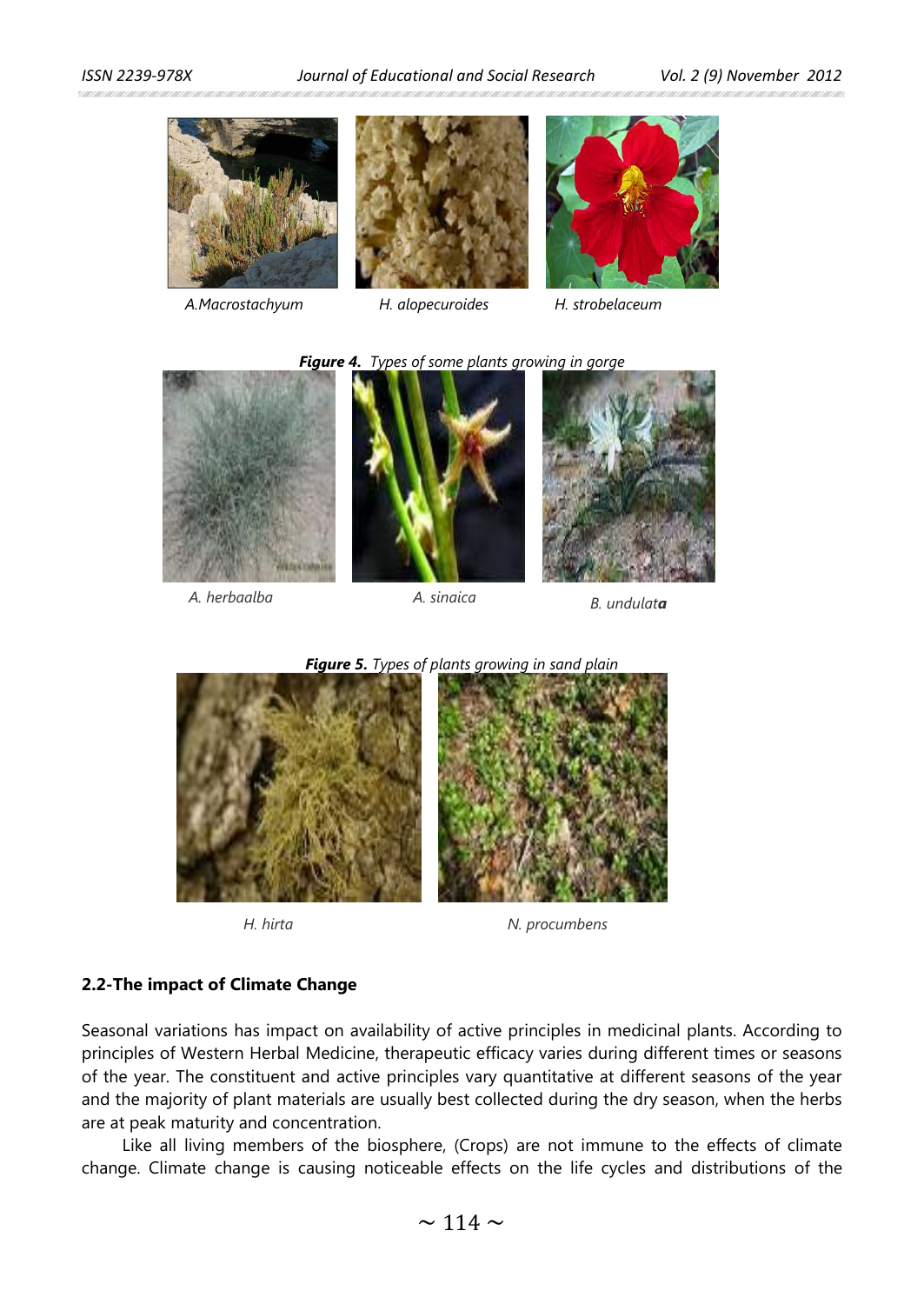world's vegetation, including wild Crops. Some of them are endemic to geographic regions or ecosystems particularly vulnerable to climate change, which could put them at risk.

Although scientists do not know whether climate change poses a more prominent or immediate threat to MAP species than other threats, it does have the potential to exert increasing pressures upon medicinal and aromatic plant species and populations in the coming years. The possible effects on CROPS may be particularly significant due to their value within traditional systems of medicine and as economically useful plants. The future effects of climate change are largely uncertain, but current evidence suggests that these phenomena are having an impact on CROPS and that there are some potential threats worthy of concern and discussion (Cavaliere C.,2009.,P: 44). Some studies have demonstrated that temperature stress can affect the secondary metabolites and other compounds that plants produce, which are usually the basis for their medicinal activity. (Zobayed S.M., 2005;P:977).

## **2.3-The Impact of Human Activity**

Different types of human impacts including urbanization, agriculture, mining and quarrying, over collection, and over cutting of woody species threaten biodiversity of North Sinai. (Ayyad M.A, 2000.p:265).

*Figure 6. Most of the threatened species in North Sinai which are mainly growing in Mediterranean coastal district and anticlines district*







*A. pachyceras A. hierochuntica A. sinaica*





*T. polium*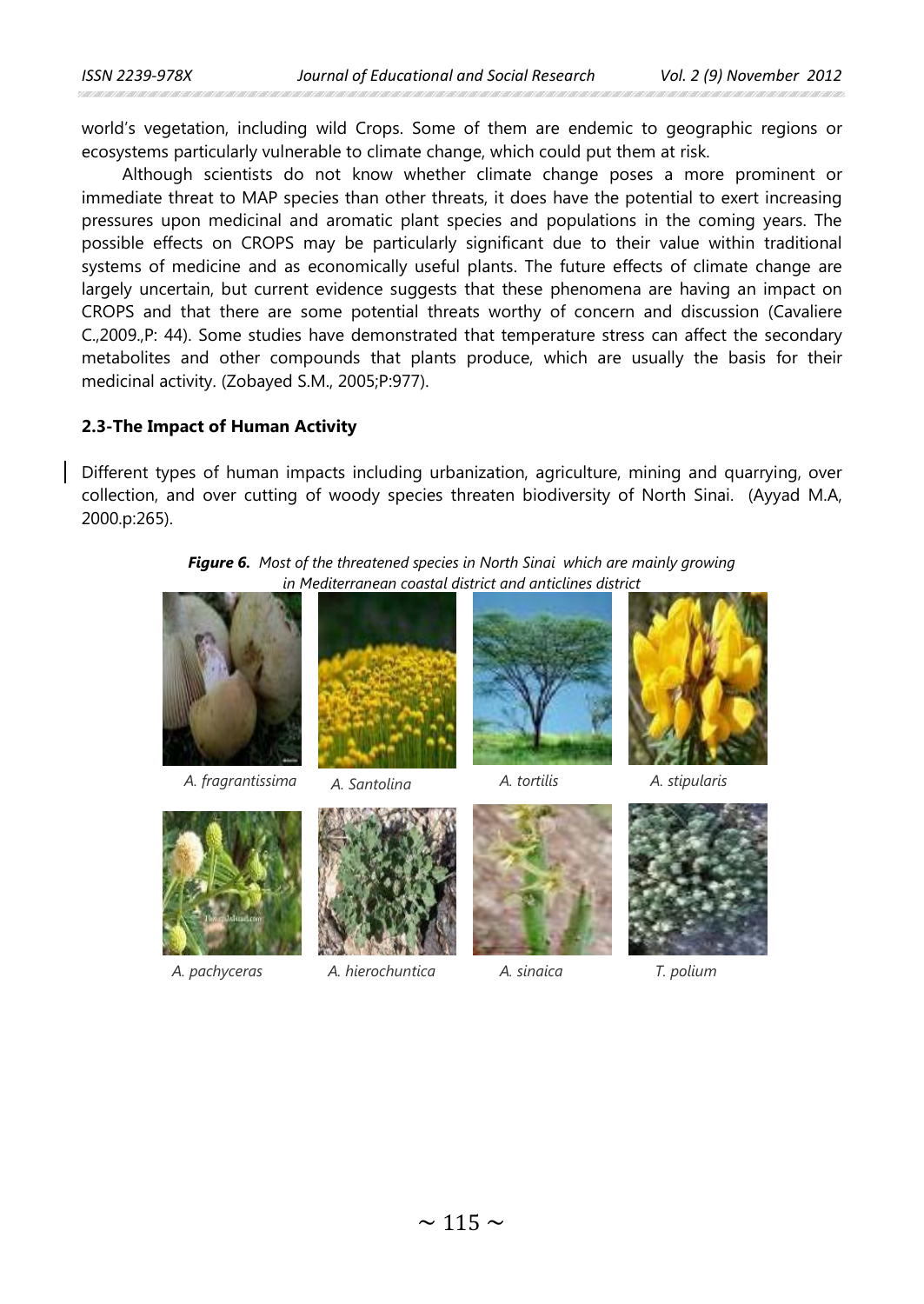*ISSN 2239-978X Journal of Educational and Social Research Vol. 2 (9) November 2012* 



## **2.4-The impact of Curative Behavior**

North Africa has one of the oldest and richest traditions associated with the use of medicinal plants. which are important for the people, especially in rural areas, as in many places they are the only source of medicine available. The demand for medicinal plants is currently increasing in both developed and developing countries for the growing recognition that natural products have fewer or even no side effects. For others it would be their accessibility and affordable costs that would tip the scales. However, overexploitation can also lead to the extinction of some species. An important product is the compilation by all five North African countries –Egypt, Libya, Tunisia, Algeria, and Morocco- of a compendium on medicinal plants with scientific information on the plants and description of their traditional usage, together with an online database (Sonsoles S, 1978 P:1006) .

The study of sick people behavior in treatment from diseases which they suffer from is considered as one the interests of the study of medical geography. Many peoples in rural areas prefer the ethnomedicine, and medical pluralism. Through the study in 1995 about Behavioral dimension in the study of Medical Geography, with applied study in the Egyptian village "Toukh Elkhail" Minia, province, the percentage of population sample depends on traditional medicine was 71.2%, over than 95.5 from this percentage used CROPS, like boiled green mint to treat headache , Caraway and anise for diarrhea , Cumin and mint for constipation , and boiled barley for kidney pain, about 12.5% from the sample drink the Guava paper for cough (Elsabawy,M.N., 2004.P:26) .

In another study through A survey was conducted by the Information Unit affiliated to the Egyptian Cabinet about the prevalence of use of plants and herbs as medications and revealed that about 23% of peoples in the conducted sample sought for a medical advice at a herbalist's and bought herbs or plants instead of medicines either due to their available costs, or believing to the common concept that Natural means Safe (Kandil.R.A.,2007.). In the Poison Control Center of Ain Shams University Hospitals, a preliminary study was done in the information unit for estimation of number of cases intoxicated by poisonous plants admitted during the period from 2003-2007. The study showed that the number of cases exceeded 120 cases from which many cases admitted to the in patient ward more than 24 hours. The result of this study proved that the magnitude of the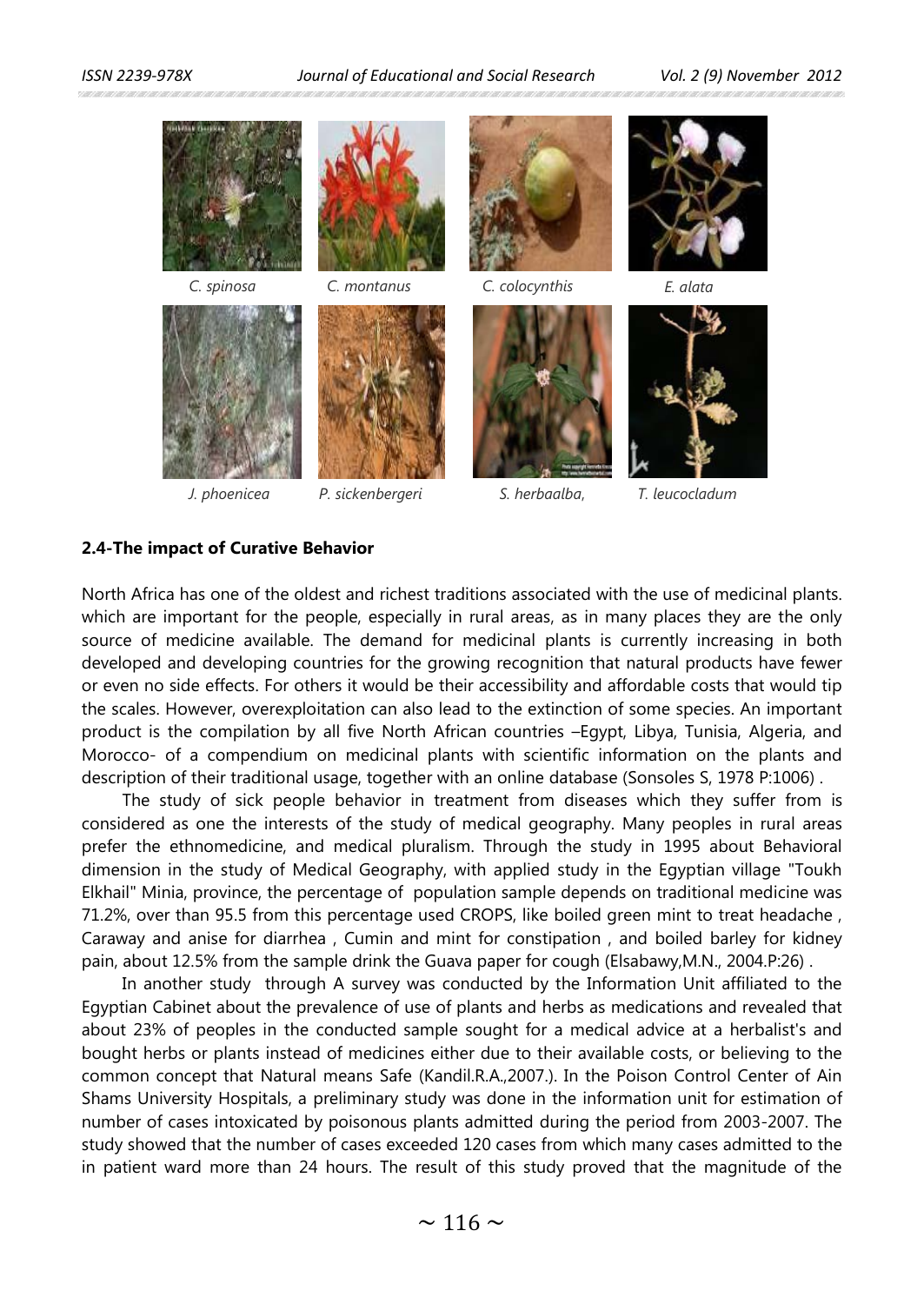problem of Plant Intoxication - although so critical- is not well studied in Egypt requiring more effort to assess the exact extent of the problem (Qotb I.A., 2008.) .

### **2.5-Environmental Hazards**

Correlation between diversity and impact of environmental factors has attracted many ecologists. (Cramer M.J,2005.pp:209-218). Species richness, and measurement indices showed significant differences among habitats. Gorges are the most diverse habitats in North Sinai followed by wadis. Plains have intermediate diversity followed by sand dunes. The lowest diversity indices were recorded at salt marsh habitats. Arid conditions with high salinity and poor drainage limit the number of taxa able to survive, and decrease species diversity. In contrary with the hypothesis that species richness decreases with increasing altitude (Acar C., et al., 2004.,PP:477-499

#### **3-Geographical Distribution in Egypt**

#### **3.1- Development of production**

 $\overline{a}$ 

There are 342 species of medicinal plants that are wild collected in Egypt. there are 200 species of wild medicinal flora in Egypt, of which only 20 are also under cultivation. The trend of CROPS cultivated area in Egypt was increasing during the period from (1990-2005).with growth rate reached to 2.5% of the average 57.4 thousand feddans.. This development in not only in the cultivated area, but also in the total production value of the aromatic plants in Egypt (thousand L.E.) which increased during the study period. The export value of aromatic plants showed too an increasing trend during the study period with significant annual rate and annual growth rate 9.1% of the average of 111 million L.E. Table 1 show the development of total cultivated and production of CROPS in Egypt (Shabbara H M.&Akila E. T., 3(8): 2007., 748).

| Years | Total medicinal and | Production value | Exports value     |  |
|-------|---------------------|------------------|-------------------|--|
|       | aromatic area       | (thousand L.E.)  | (million L.E.)[1] |  |
|       | (thousand Feddans)  |                  |                   |  |
| 1990  | 43.28               | 150514           | 44.8              |  |
| 1991  | 47.23               | 272531           | 56.1              |  |
| 1992  | 40.18               | 178755           | 57.6              |  |
| 1993  | 53.41               | 235784           | 51.3              |  |
| 1994  | 57.40               | 289168           | 69.6              |  |
| 1995  | 56.00               | 428068           | 72.4              |  |
| 1996  | 64.21               | 472548           | 87.4              |  |
| 1997  | 52.30               | 438511           | 74.2              |  |
| 1998  | 68.41               | 499007           | 74.8              |  |
| 1999  | 65.13               | 497702           | 83.53             |  |
|       |                     |                  |                   |  |

*Table 1: The development of total cultivated area, total production value and export value of medicinal and Aromatic plants in Egypt through the period from (1990-2005) ( [1](#page-5-0) )*

<span id="page-5-0"></span>( 1 ) **Source:** data collected and computed from the Ministry of Agriculture and land Reclamation, Economic Affairs Sector, central division for agricultural planning, different issues.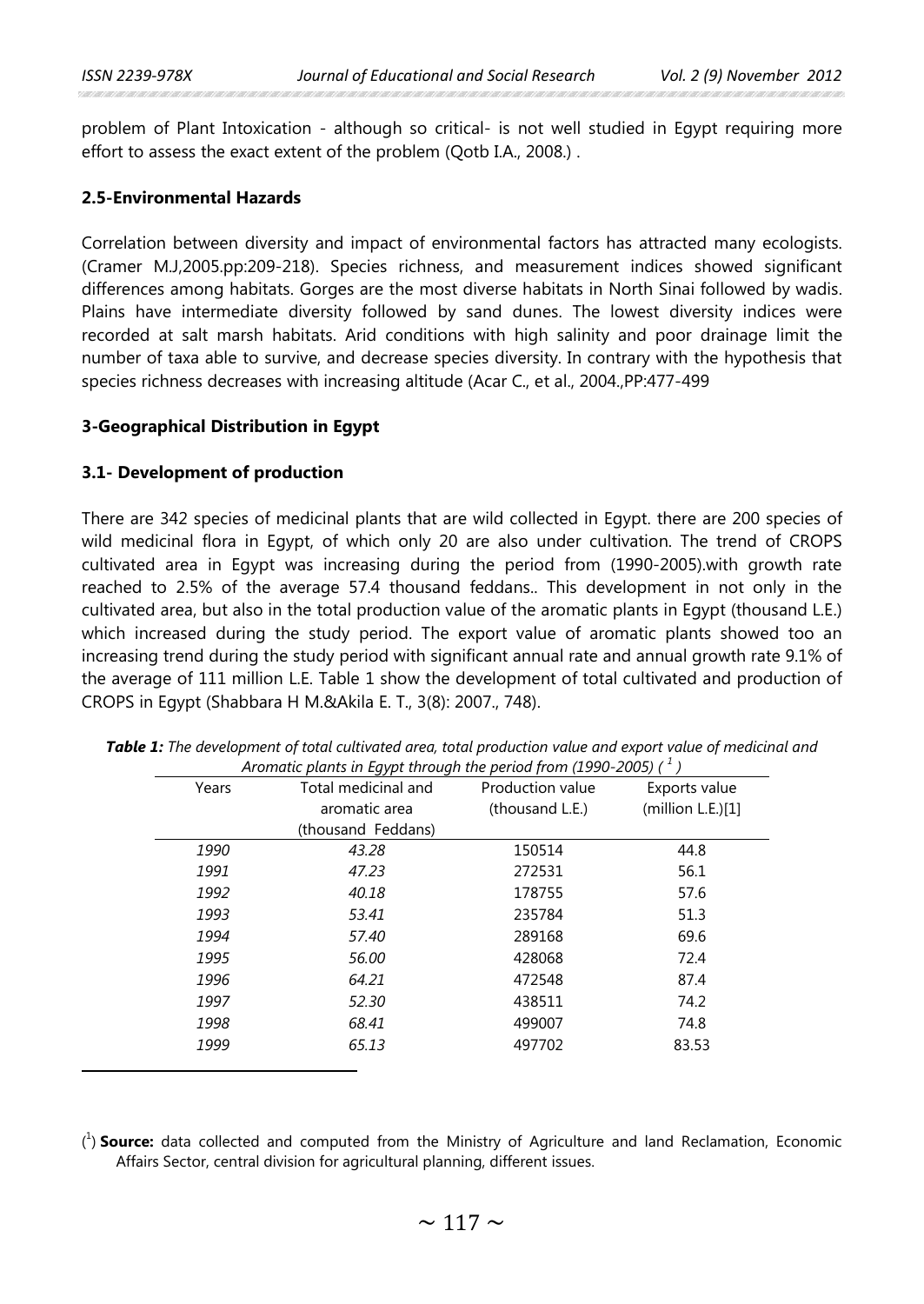| ISSN 2239-978X |         | Journal of Educational and Social Research |          | Vol. 2 (9) November 2012 |  |  |
|----------------|---------|--------------------------------------------|----------|--------------------------|--|--|
|                |         |                                            |          |                          |  |  |
|                | 2000    | 52.91                                      | 435022   | 90.8                     |  |  |
|                | 2001    | 55.14                                      | 435310   | 111.34                   |  |  |
|                | 2002    | 62.17                                      | 433375   | 133.86                   |  |  |
|                | 2003    | 64.15                                      | 485269   | 156.4                    |  |  |
|                | 2004    | 66.27                                      | 523418   | 161.6                    |  |  |
|                | 2005    | 70.00                                      | 572463   | 166.7                    |  |  |
|                | Average | 57.4                                       | 396715.3 | 93.28                    |  |  |

*Figure 7. The development of total cultivated area, and total production Value in Egypt through 1990 to 2005)*



*Figure 8. Quantity and value of Egyptian aromatic & medicinal plants exports to the world countries through 1990-2005.*

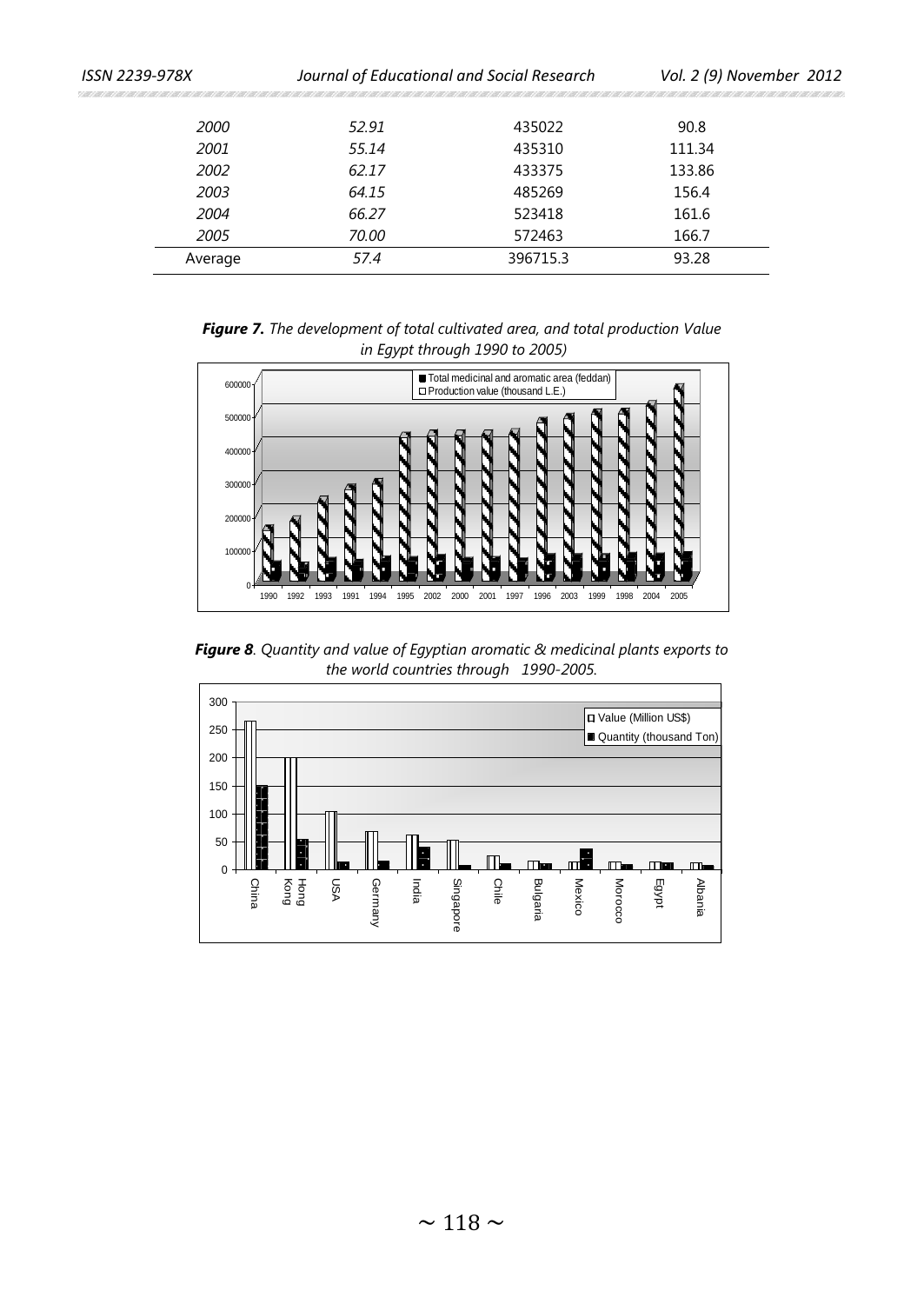

*Figure 9. The development of total export value of medicinal and Aromatic plants in Egypt through the period from (1990-2005)*

# **3.2- Productive Governorates map**

 $\overline{a}$ 

The geographical distribution map of the cultivated areas of CROPS showed that the concentration of these plant cultivation is in the middle and upper Egypt governorates, especially Elfayum, Bani-Souif, Minia, Assuit , and sahara desert. There are some sites in Egyptian eastern,Western desert, and Sinai Peninsula.

| Governorates      | <b>Production</b><br>(Ton) | %     | <b>Total Area</b><br>(Feddan) | %     |
|-------------------|----------------------------|-------|-------------------------------|-------|
| Alexandria        | 102                        | 0.06  | 127                           | 0.19  |
| Behaira           | 16791                      | 10.15 | 5540                          | 8.11  |
| Algharbeya        | 1057                       | 0.65  | 406                           | 0.59  |
| Kafr El sheikh    | 9                          | 0.005 | 7                             | 0.01  |
| Dakahleya         | 4                          | 0.002 | 3                             | 0.004 |
| Sharkeya          | 113                        | 0.07  | 137                           | 0.2   |
| Monofeya          | 135                        | 0.08  | 174                           | 0.25  |
| Kaliobeya         | 3293                       | 1.99  | 521                           | 0.76  |
| Lower Egypt Total | 21504                      | 13    | 6915                          | 10.12 |
| Giza              | 3527                       | 2.13  | 1098                          | 1.61  |
| Beni Suef         | 54838                      | 33.16 | 8928                          | 13.08 |
| Fayoum            | 48730                      | 29.46 | 13581                         | 19.89 |
| Minia             | 20749                      | 12.55 | 22212                         | 32.53 |
| Middel Egypt      | 127844                     | 77.3  | 45819                         | 67.11 |
| Assiut            | 9177                       | 5.55  | 8895                          | 13.03 |

*Table (2) Cultivated area and the total production for aromatic and medical herbs for Egypt (year 1998)([2](#page-7-0) )*

<span id="page-7-0"></span> $\binom{2}{1}$ Source: the central department of agricultural economics – ministry of agriculture.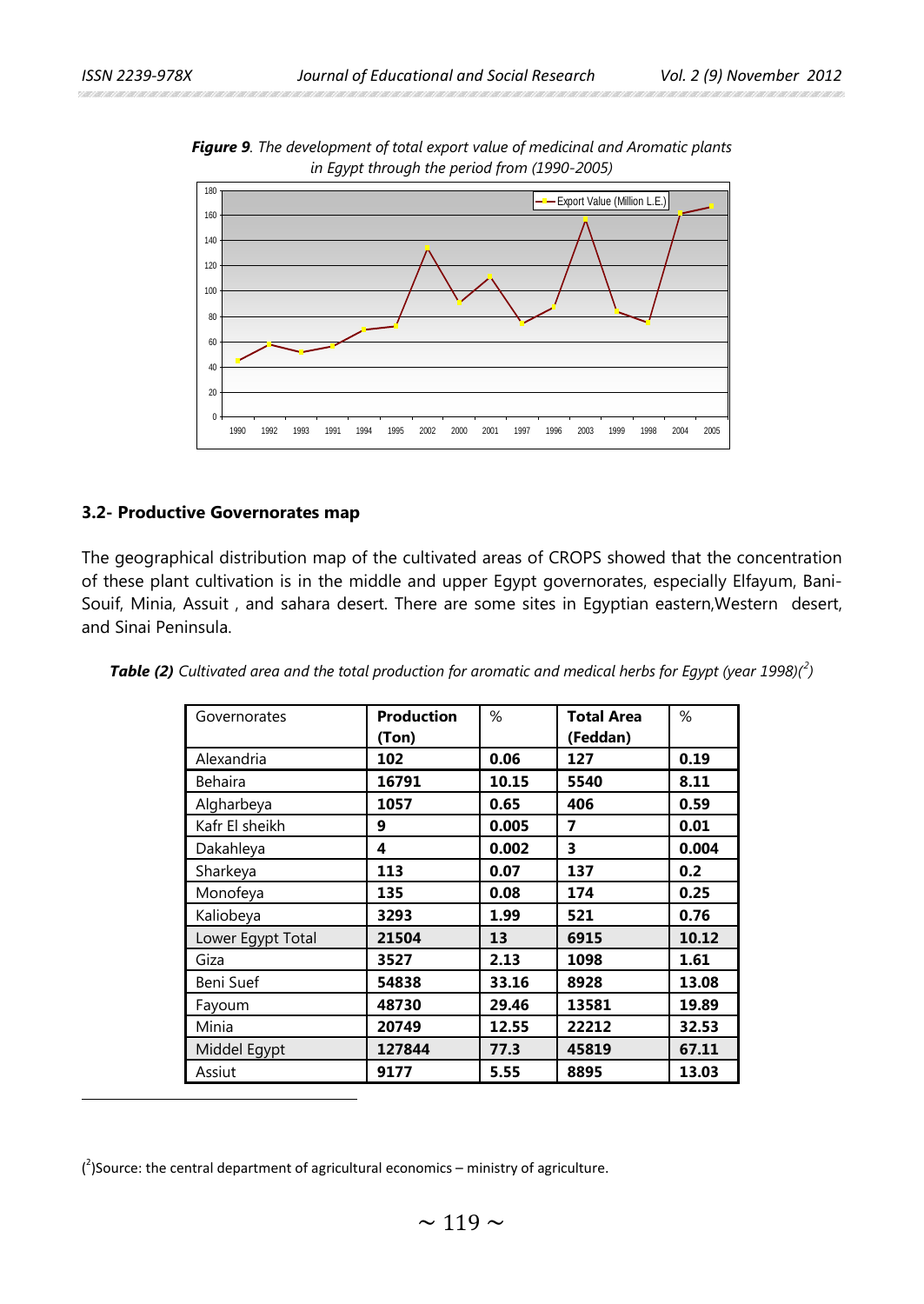*ISSN 2239-978X Journal of Educational and Social Research Vol. 2 (9) November 2012* 

| Quena                          | 594    | 0.36  | 734   | 1.08  |
|--------------------------------|--------|-------|-------|-------|
| Aswan                          | 1651   |       | 2037  | 2.98  |
| Upper Egypt                    | 11422  | 6.91  | 11666 | 17.09 |
| <b>Total Valley Production</b> | 160770 | 97.21 | 64400 | 94.32 |
| New Valley                     | 109    | 0.7   | 99    | 0.14  |
| Matrouh                        | 2678   | 1.62  | 879   | 1.29  |
| Nubareya/new lands             | 1829   | 1.11  | 2899  | 4.25  |
| <b>Total Outside The</b>       | 4616   | 2.79  | 3877  | 5.68  |
| Valley                         |        |       |       |       |
| <b>Total</b>                   | 165386 | 100   | 68277 | 100   |

*Figure 10. Cultivated area and the total production for aromatic and medical herbs for Egypt(year1998)*



The distribution of geographical cultivated areas of aromatic plants in main producing governorates during the period (1990-1997) compared by the period (1998-2004), it showed the concentration of these plant cultivation was at middle and upper Egypt governorates. And some Delta governorates as shown in table 2 and figure 10.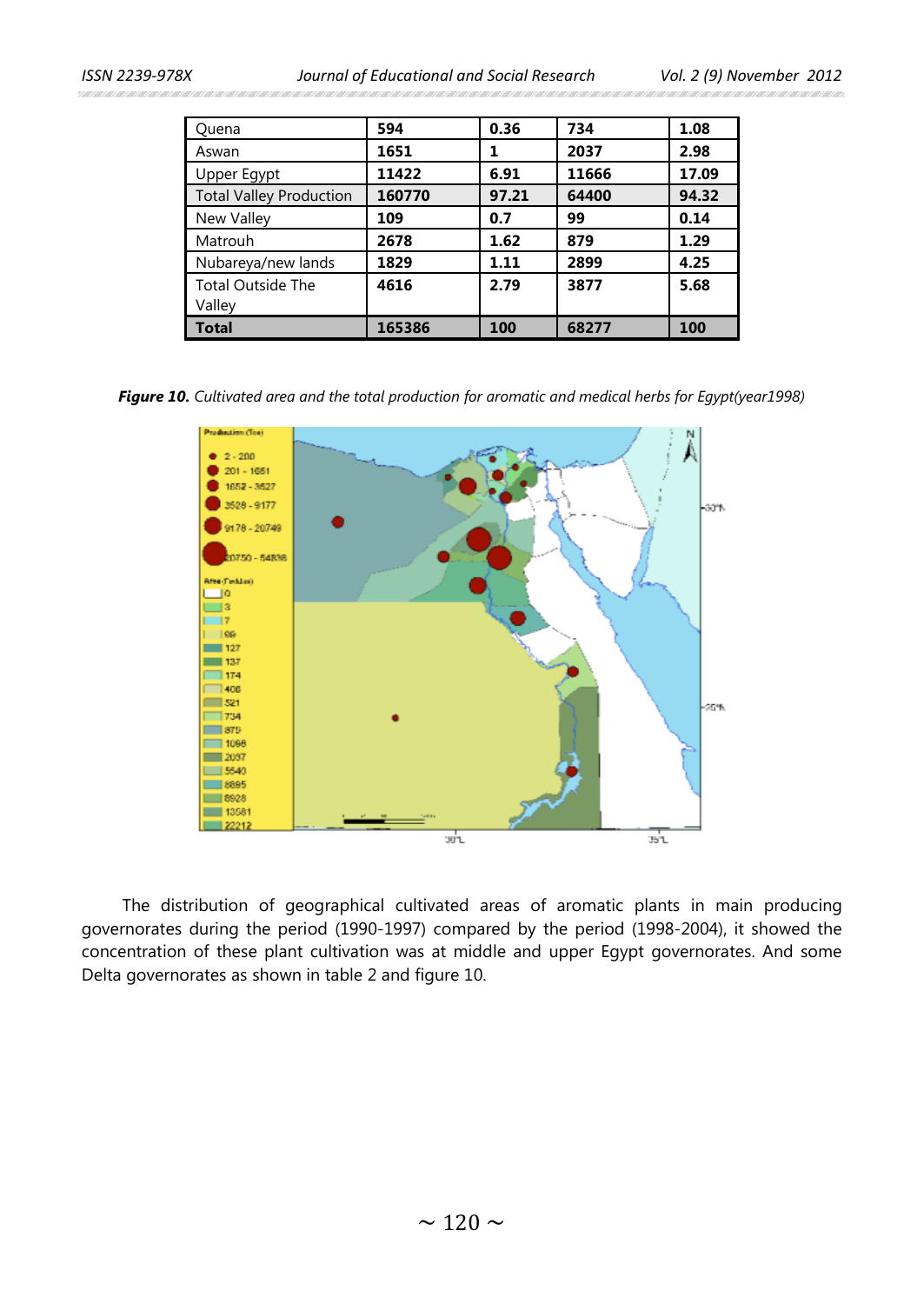|                   | 1990-1997 |      | - <i>JJ F</i> * * *<br>1998-2004 |      | 1990-  | 1998-  |           |
|-------------------|-----------|------|----------------------------------|------|--------|--------|-----------|
| Governorate       |           |      |                                  |      | 1997   | 2004   | Species   |
|                   | feddan    | %    | feddan                           | %    | ton    | ton    |           |
| Minia             | 9336.8    | 92.9 | 13094                            | 93   | 9336.8 | 13094  | coriander |
| Assuit            | 300.9     | 3.4  | 123.9                            | 0.4  | 300.9  | 123.9  | coriander |
| <b>Bani Souif</b> | 342.3     | 3    | 407.9                            | 1.5  | 342.3  | 407.9  | coriander |
|                   |           |      |                                  |      |        |        |           |
| Minia             | 2143.6    | 26   | 3026.6                           | 41.4 | 1071.8 | 1513.3 | Cumin     |
| Assuit            | 6028.8    | 72.8 | 3760                             | 51.5 | 3014.4 | 1880   | Cumin     |
|                   |           |      |                                  |      |        |        |           |
| Behera            | 507.9     | 16.8 | 483                              | 18.5 | 507.9  | 483.3  | Caraway   |
| Monofia           | 497       | 16.5 | 465                              | 17.8 | 497    | 465    | Caraway   |
|                   |           |      |                                  |      |        |        |           |
| Minia             | 463       | 53.3 | 613                              | 35.2 | 370.4  | 490.4  | Anise     |
| Fayum             | 349.3     | 40.2 | 1099.4                           | 63   | 279.4  | 879.5  | Anise     |

*Table (3) Production of Aromatic Plants in Egyptian productive governorates*

The average cultivated area at Minia governorate was 9336.8 Feddans which represented 92.9% of its average of total cultivated area in Egypt during the period (1990-1997). It increased to 13094 Feddans which represented 93% of its average of total cultivated area in Egypt during the period (1998-2004). The average coriander crop production was 9336.8 tons during the period (1990-1997) and increased to 13094 tons during the period (1998- 2004). In addition, the average cultivated area for coriander at Assuit governorate was 300.9 Feddans represented 3.4 % of the average of total cultivated areas of coriander in Egypt during the period (1990- 1997). And its production average reached to 300.9 tons during the same period. While the average cultivated area for coriander at this governorate was 123.9 Feddans represented 0.4% of the average of total cultivated areas of coriander in Egypt during the period (1998- 2004). And its production average reached to 123.9 tons during the same period. At Bani-souif governorate, the cultivated area with coriander was 342.3 Feddans represented 3% of the average of total cultivated area of coriander in Egypt during the period (1990-1997). It increased to 407.9 Feddans during the period (1998- 2004) represented 1.5% of the average of its total cultivated areas in Egypt. Furthermore, the coriander production average was 342.3 tons during (1990-1997), on the other side, it increased to reach 407.9 during (1998-2004).

While for cumin crop at Assuit and Minia governorates, its average cultivated area at Assuit was 6028.8 Feddans which represented 72.8% of its average cultivated area in Egypt during the studied period (1990-1997). It was decreased to 3760 represented 51.5 % of its average cultivated area in Egypt during the study period (1998-2004). The cumin production was from 3014.4 to 1880 tons during (1990-1997) and (1998-2004) respectively. In addition, the cumin crop cultivated area at Minia governorate reached 2143.6 Feddans represented 26% of the total average of its cultivated area in Egypt during the study period (1990-1997), its registered increase reached 3026.6 Feddans represented 41.4% of the average of total of its cultivated area in Egypt during the study period (1998-2004). The average production was 1071.8 tons during the period (1990-1997) and increased to 1513.3 tons during the period (1998-2004). Comparing that with caraway crop, it was seen that its cultivated area was concentrated at Monofia and Behera governorates, where, its average cultivated area was 507.9 Feddans at Behera represented 16.8% of the total cultivated area in Egypt for the study period (1990-1997), whereas, it decreased to 483 Feddans, represented 18.5% of the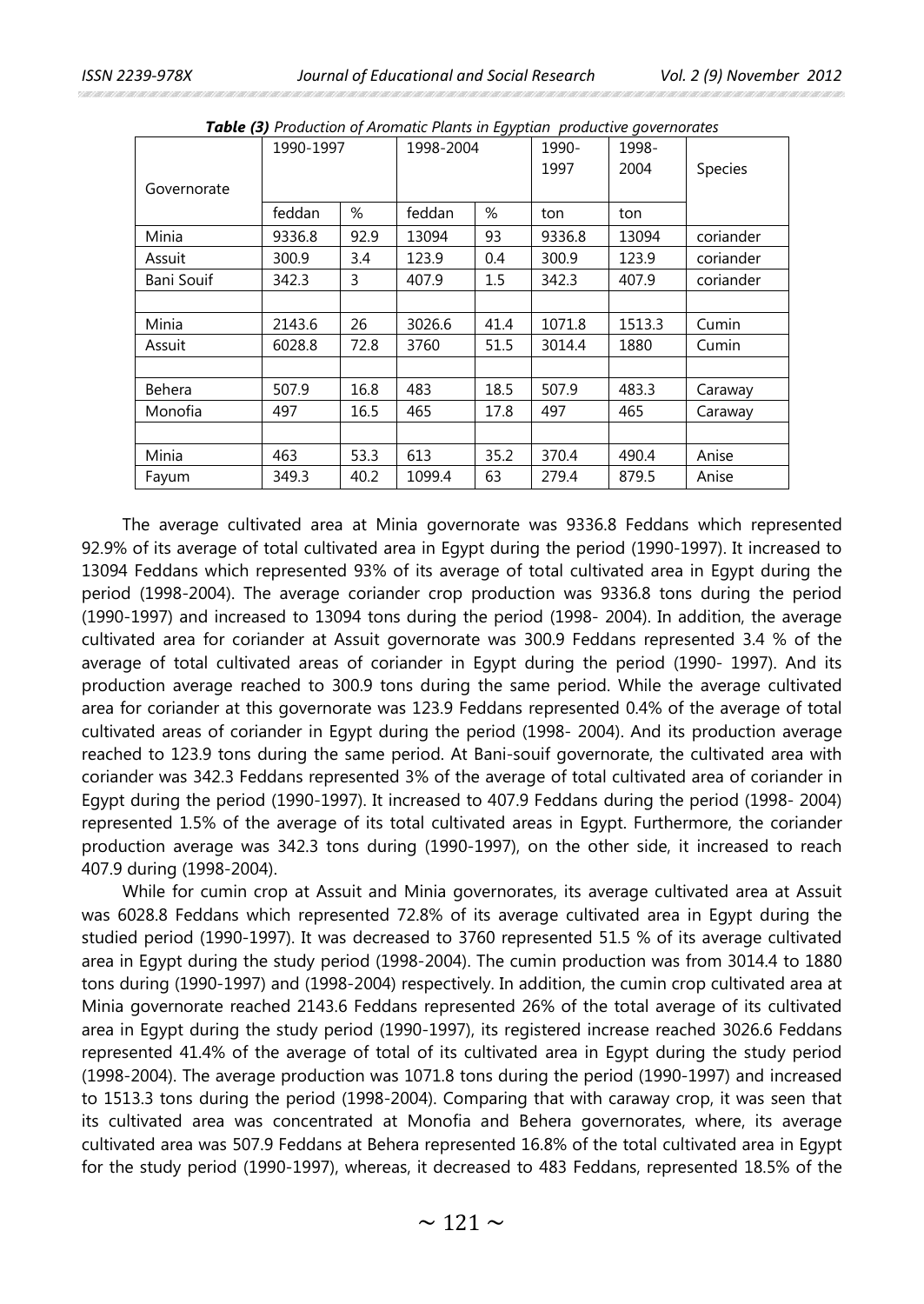total cultivated area in Egypt for the study period (1998-2004). Its average production was 507.9 tons during the period (1990-1997) and decreased to 483.3 tons during the period (1998-2004). Along with that, Caraway cultivated area reached 497 Feddans at Monofia governorate, represented 16.5% of the average of the total cultivated area in Egypt for the period (1990-1997) and decreased to 465 Feddans, represented 17.8% of the average of the total cultivated area in Egypt for the period (1998-2004). Its average production was 497 and 465 tons for the first and second studied periods respectively. As for anise crop, its cultivated areas were concentrated at Minia and Fayum governorates. In Minia governorate, its cultivated area was 463 Feddan, equivalent to 53.3% of the average of the total cultivated area in Egypt, during the studied period (1990-1997) and increased to 613 Feddan, equivalent to 35.2% of the average of the total of cultivated area in Egypt, for the period (1998-2004). While its average production in the governorate was 370.4 and 490.4 tons for the first and second studies periods, respectively. At the same time, Anise crop cultivated area at Fayum governorate was 349.3 Feddan represented 40.2% of the average of its total cultivated area in Egypt for the period (1990-1997) and increased to 1099.4 feddans, represented 63% of the average of its total cultivated area in Egypt for the period (1998-2004). Its production in the governorate was 279.44 and 879.52 tons for the first and second studied periods studied periods, respectively (Shabbara H M., 2007.P: 750).



*Figure 11. Production of Aromatic Plants in Egyptian governorates through 1990 -2005.*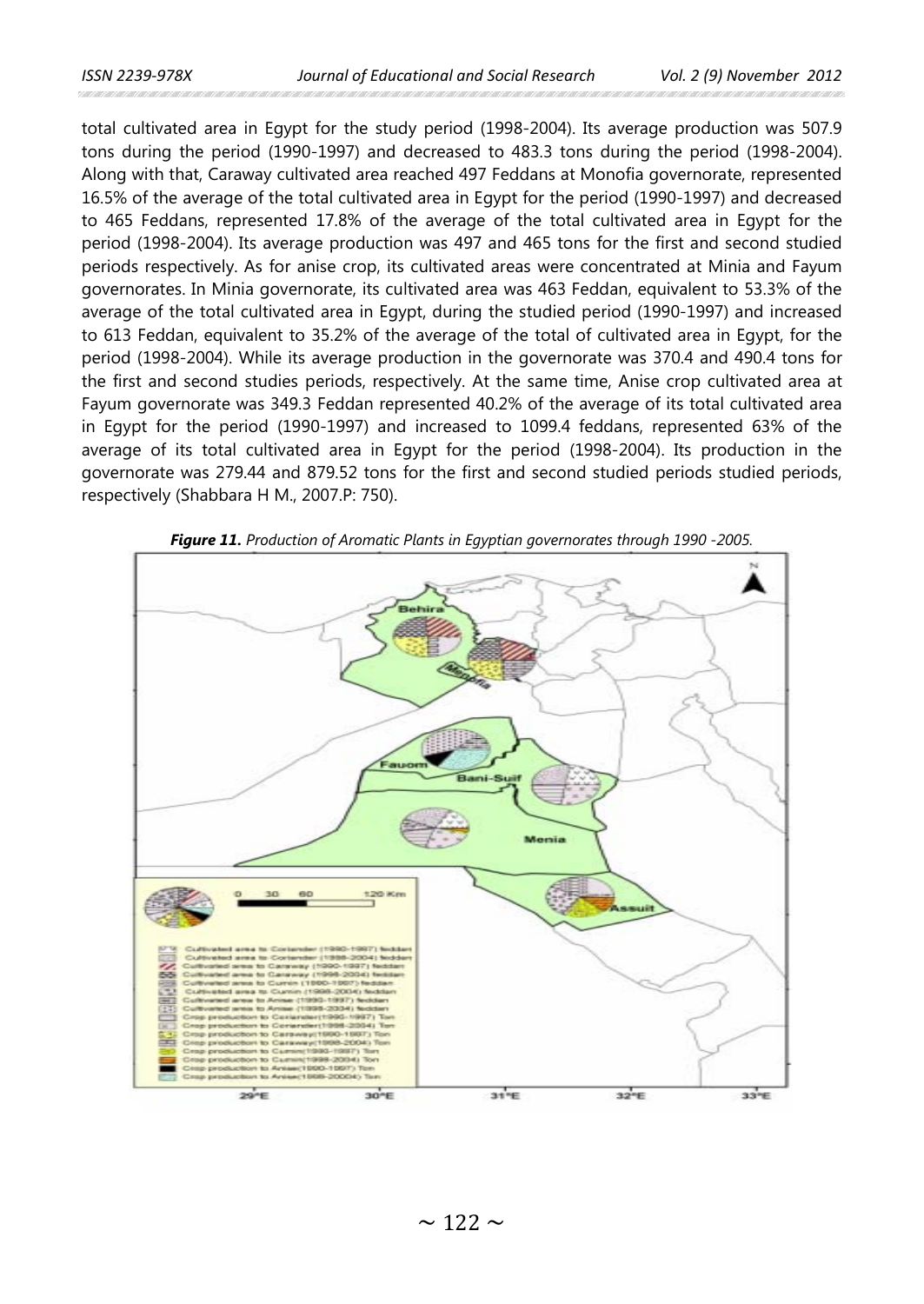#### **3.3 Economics of medicinal and aromatic plants**

According to the economic changes that the world goes through, nowadays and the moving to the international markets and the competition that depends upon the quality of the product and its compatibility with the required specifications. This made the producers able to prefer the crops and products which acquire a wide competition, effectively. Knowing the international market wants makes it easier to cope with the international trade. It is very important to study those crops.

The Egyptian government (ministry of agriculture) in the few last years, leave the farmers cultivate their lands as they liked without control, So farmers prefered the crops which acquired more profits to them. Many of farmers have been switching to the cultivation of medicinal and aromatic herbs. And there is a significant rise in the levels of their products, without the government policy, which reached to the highest levels of development. It was a good reason to study the production of medicinal and aromatic herbs in many lands in the upper Egypt, to show the biggest production per feddan, the production cost per feddan, the net profit, and the exports of these crops.

Some Sinia population from Bedouin, exerts planting of the opium poppy (Papaver somniferum) which is exclusively a domesticated annual plant. It is found today only in association with people, either in planted fields or in disturbed environments near cultivated areas. No wild progenitor of the plant is known, and firm evidence of the plant's origins is elusive. Most biogeographers regard Asia Minor or the adjacent Balkan region as the area in which the poppy was first domesticated for human use, perhaps early in the fourth millennium B.C.E. The cultigen probably spread eastward quickly. The Sumerians, who called it the "joy plant," grew it in Mesopotamia by 34oo B.C.E. (Simpson and Conner-Ogorzaly 1986, 391). They probably infused the capsules - the seed pods, also called poppy heads or bulbs - and stalks in water, mead, or wine to produce the potent analgesic tea the ancient Greeks called meconium (Husain and Sharma 1983). The earliest certain descriptions of the use of its latex - the thickened juice or sap collected by lancing unripe capsules - date to the fifth century B.C.E., when the physician and geographer Hippocrates discussed its medicinal uses in Anatolia. His Bronze Age culture anthropomorphized the poppy,dedicating it to the god of dreams (Hobbs J.J., 1998).

### **References**

- *Abd ElGhani M.M,&Amer W.M.,Soil-vegetation relationships in a coastal desert plain of southern Sinai.,Egypt.Journal of Arid Environment 55:(2003).*
- *Abd El-Wahab R.H., et al., Vegetation and environment of Gebel Serbal, South Sinai, Egypt. The International Journal of Environmental Sciences. Catrina 1 (2): (2006).*
- *Abd El-Wahab R.H., Diversity and distribution of medicinal plants in North Sinai, Egypt., African Journal of Environmental Science and Technology Vol. 2 (7)., July (2008).*
- *Acar C., et al., The diversity of ground cover species in rocky, roadside and forest habitats in Trabzon (North-Eastern Turkey). Biologia, Bratislava 59 (4): (2004).*

*Arab Republic of Egypt., Ministry of Foreign., Trade Fayoum Trade Point.*

- *Ayyad M.A, Fakhry AM, Moustafa, A.A., Plant biodiversity in the Saint Catherine area of the Sinai peninsula, Egypt. Biodiversity and Conserv.9:(2000).*
- *Bolous L., Gibali M., List of rare, vulnerable, endangered and endemic species of vascular plants in the Sinai Peninsula., Proceeding of the First conference of Egyptian Hungarian on Environment, Egypt .,(1993).*
- *Boulos L.,. Flora of Egypt Checklist. Al-Hadara Publishing,Cairo, Egypt.(1995).*